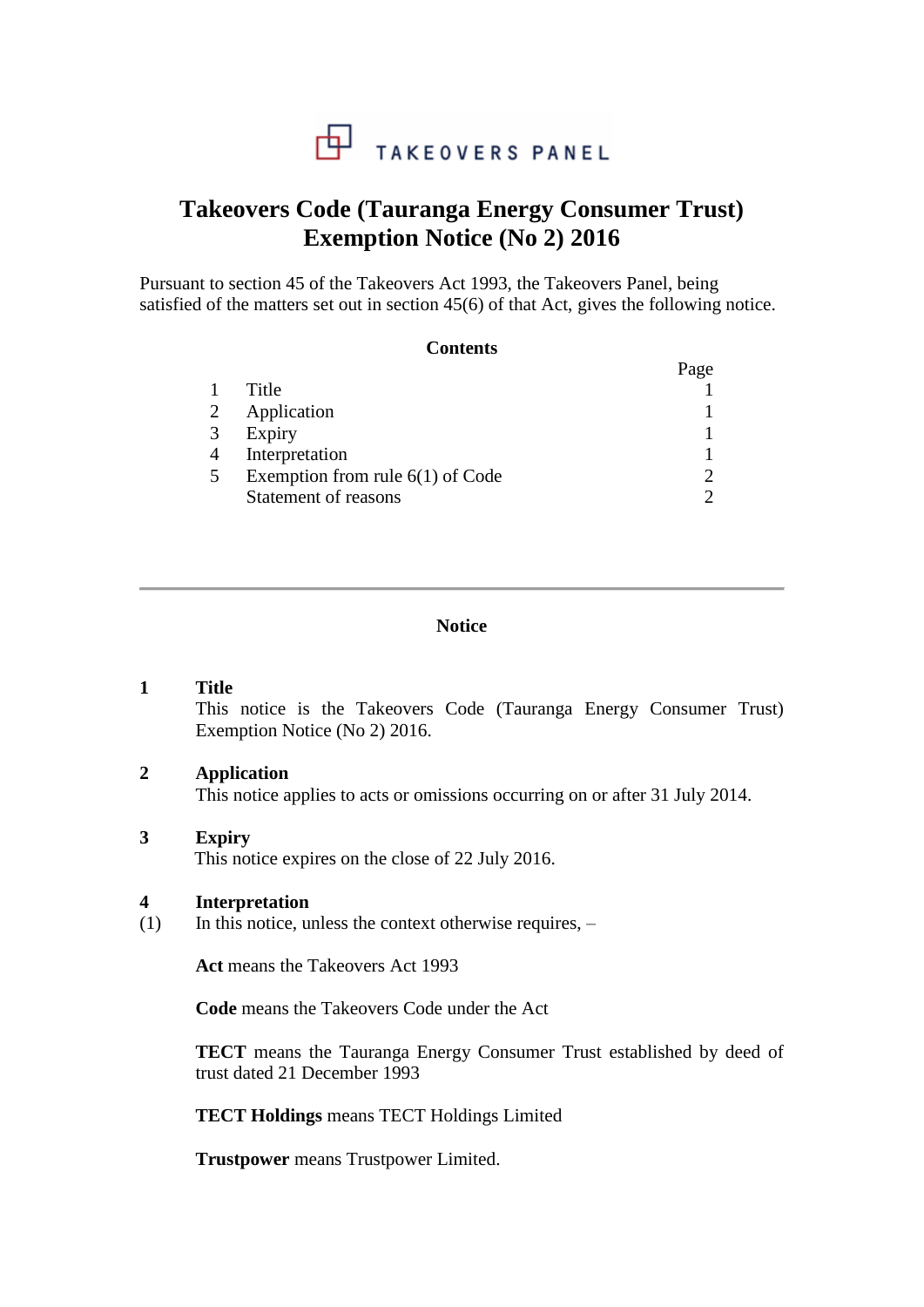- (2) In this notice, a reference to a person increasing voting control is a reference to the person becoming the holder or controller of an increased percentage of the voting rights in Trustpower.
- (3) Any term or expression that is defined in the Act or the Code and used, but not defined, in this notice has the same meaning as in the Act or Code.

# **5 Exemption from rule 6(1) of Code for Peter Blackwell**

Peter Blackwell is exempted from rule 6(1) of the Code in respect of any increase in his voting control resulting from his appointment as a trustee of TECT on 31 July 2014.

# **6 Exemption from rule 6(1) of Code for Paul Tustin**

Paul Tustin is exempted from rule 6(1) of the Code in respect of any increase in his voting control resulting from his appointment as a trustee of TECT on 31 July 2014.

Dated at Auckland this  $18<sup>th</sup>$  day of July 2016.

[signed]

DO Jones, Chairperson

## **Statement of Reasons**

This notice applies to acts or omissions occurring on or after 31 July 2014 and expires on 22 July 2016.

On 31 July 2014, Peter Blackwell and Paul Tustin were appointed as trustees of the Tauranga Energy Consumer Trust (**TECT**). Upon appointment, they joined the other trustees of TECT in controlling voting rights in Trustpower Limited (**Trustpower**).

The Takeovers Panel (the **Panel**) has granted an exemption on a retrospective basis from rule 6(1) of the Takeovers Code (the **Code**) to Peter Blackwell and Paul Tustin in respect of any increase in their control of voting rights in Trustpower as a result of their appointments as a trustee of TECT on 31 July 2014.

The Panel considers that it is appropriate and consistent with the objectives of the Code to grant the exemption because –